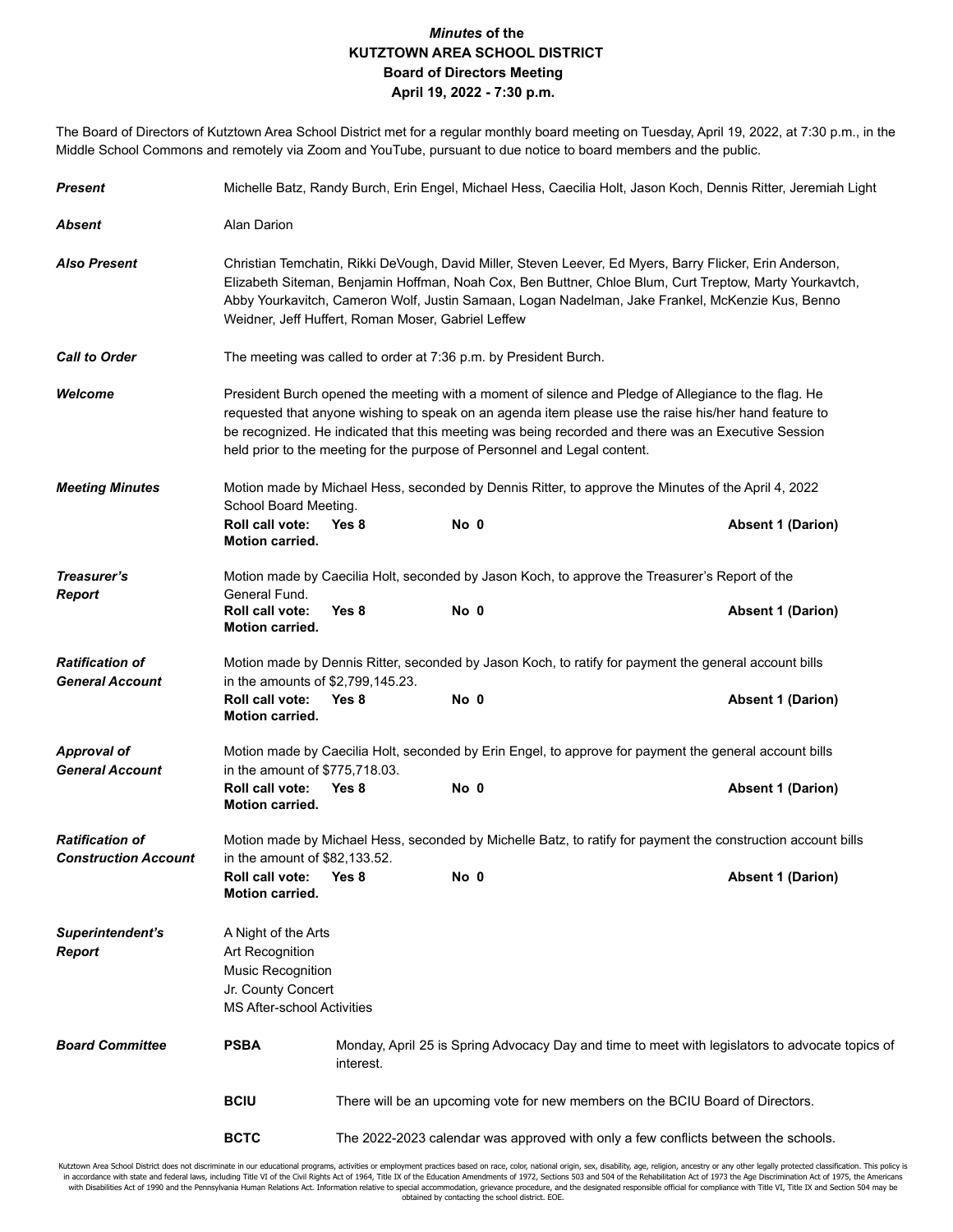|                              | P&C                                                                                                                                                                                                                                                                                                                                                                                                                                                                                                                                                                                                                                                                                                                                                                                                                                                                                                                                                                                                                                                                                                                                                                                                                                                                                                                                                                                                                                                                                                                                                                                                                                                                                                                                                                                                                                                                                                                                                                                                                                          | Faculty expressed concerns of student lack of motivation. Discussed a targeted school-wide<br>approach for Title I funds. Reviewed state assessment windows.<br>Presented the Turf Tank system which enables lining of fields with only one person. Discussed<br>GIS mapping of sewer lines on the Kutztown campus by the Borough of Kutztown. Discussion on<br>an Inspiration Garden Memorial funded by the Education Foundation. Athletic awards will be<br>presented and collegiate signing recognition will take place on May 24. |                                                             |                                                                                                                                                                                                                                                                                                                                       |                                                                                                                                       |  |
|------------------------------|----------------------------------------------------------------------------------------------------------------------------------------------------------------------------------------------------------------------------------------------------------------------------------------------------------------------------------------------------------------------------------------------------------------------------------------------------------------------------------------------------------------------------------------------------------------------------------------------------------------------------------------------------------------------------------------------------------------------------------------------------------------------------------------------------------------------------------------------------------------------------------------------------------------------------------------------------------------------------------------------------------------------------------------------------------------------------------------------------------------------------------------------------------------------------------------------------------------------------------------------------------------------------------------------------------------------------------------------------------------------------------------------------------------------------------------------------------------------------------------------------------------------------------------------------------------------------------------------------------------------------------------------------------------------------------------------------------------------------------------------------------------------------------------------------------------------------------------------------------------------------------------------------------------------------------------------------------------------------------------------------------------------------------------------|---------------------------------------------------------------------------------------------------------------------------------------------------------------------------------------------------------------------------------------------------------------------------------------------------------------------------------------------------------------------------------------------------------------------------------------------------------------------------------------------------------------------------------------|-------------------------------------------------------------|---------------------------------------------------------------------------------------------------------------------------------------------------------------------------------------------------------------------------------------------------------------------------------------------------------------------------------------|---------------------------------------------------------------------------------------------------------------------------------------|--|
|                              | ECC&<br><b>Facilities</b>                                                                                                                                                                                                                                                                                                                                                                                                                                                                                                                                                                                                                                                                                                                                                                                                                                                                                                                                                                                                                                                                                                                                                                                                                                                                                                                                                                                                                                                                                                                                                                                                                                                                                                                                                                                                                                                                                                                                                                                                                    |                                                                                                                                                                                                                                                                                                                                                                                                                                                                                                                                       |                                                             |                                                                                                                                                                                                                                                                                                                                       |                                                                                                                                       |  |
|                              | <b>TCC</b>                                                                                                                                                                                                                                                                                                                                                                                                                                                                                                                                                                                                                                                                                                                                                                                                                                                                                                                                                                                                                                                                                                                                                                                                                                                                                                                                                                                                                                                                                                                                                                                                                                                                                                                                                                                                                                                                                                                                                                                                                                   |                                                                                                                                                                                                                                                                                                                                                                                                                                                                                                                                       | Approval of minutes. Received an audit report presentation. |                                                                                                                                                                                                                                                                                                                                       |                                                                                                                                       |  |
| Personnel                    | Motion made by Jason Koch, seconded by Caecilia Holt, to approve the following personnel items:<br>The approval of the separation agreement and resignation of employee #1559, per the attached.<br>1.<br>The approval of an adjusted rate for Tiberius Shaub as part-time Technology Repair Technician effective April<br>2.<br>20, 2022 at a rate of \$15.00 per hour, per the attached.<br>3.<br>The approval to extend the Long Term Substitute assignment at Kutztown Middle School for Janelle Loeb from<br>April 11, 2022 until June 3, 2022 at Bachelor's, Step 1, of the KATA/KASD contract.<br>The approval of medical leave for employee #152, effective May 16, 2022 until the end of the school year and<br>4.<br>returning on approximately August 16, 2022.<br>5.<br>It is the recommendation of the administration that the Board of School Directors approve the termination of<br>employment for employee #2004, due to a failure to report to work, effective April 19, 2022.<br>The approval of Katelyn M. Martin as a part time learning support aide at Kutztown Area High School, effective<br>6.<br>April 20, 2022 at a rate of \$15.54 per hour.<br>The approval of an unpaid leave for employee #124 commencing on April 4, 2022 through approximately<br>7.<br>August 16, 2022.<br>The approval of employee #576 to return from Family Medical Leave effective April 19, 2022.<br>8.<br>The approval of Nicholas Renninger as Help Desk Support Technician at a salary of \$41,600, effective on June<br>9.<br>8, 2022, per the attached.<br>10. The approval of Anthony Schappell III as a part time flexible custodian at a rate of \$18.00 per hour, effective<br>April 20, 2022, per the attached.<br>11. The approval of Noel Arnold as a part-time maintenance staff at a rate of \$18.50 per hour, effective April 20,<br>2022, per the attached.<br>Personnel is Approved Pending Receipt of All Mandated Credentials.<br>Roll call vote:<br>Yes 8<br>No 0<br><b>Absent 1 (Darion)</b><br>Motion carried. |                                                                                                                                                                                                                                                                                                                                                                                                                                                                                                                                       |                                                             |                                                                                                                                                                                                                                                                                                                                       |                                                                                                                                       |  |
| <b>Policy Maintenance</b>    | 008 - Organizational Chart.<br>Roll call vote:                                                                                                                                                                                                                                                                                                                                                                                                                                                                                                                                                                                                                                                                                                                                                                                                                                                                                                                                                                                                                                                                                                                                                                                                                                                                                                                                                                                                                                                                                                                                                                                                                                                                                                                                                                                                                                                                                                                                                                                               | Yes 8                                                                                                                                                                                                                                                                                                                                                                                                                                                                                                                                 | No 0                                                        |                                                                                                                                                                                                                                                                                                                                       | Motion made by Michael Hess, seconded by Jason Koch, to approve the second reading and adoption of Policy<br><b>Absent 1 (Darion)</b> |  |
| <b>MS Gym Floor Entrance</b> | <b>Motion carried.</b><br>Roll call vote:<br><b>Motion carried.</b><br>\$15,900.                                                                                                                                                                                                                                                                                                                                                                                                                                                                                                                                                                                                                                                                                                                                                                                                                                                                                                                                                                                                                                                                                                                                                                                                                                                                                                                                                                                                                                                                                                                                                                                                                                                                                                                                                                                                                                                                                                                                                             | Policy 100 - Comprehensive Plan<br>Policy 237 - Electronic Devices<br>Yes <sub>8</sub>                                                                                                                                                                                                                                                                                                                                                                                                                                                | No 0                                                        | Motion made by Dennis Ritter, seconded by Michael Hess, to approve the first reading of the following policies:<br>Motion made by Michael Hess, seconded by Caecilia Holt, to approve the agreement with Division Contract<br>Flooring for removal and replacement of the Kutztown Area Middle School gym entrance floor at a cost of | <b>Absent 1 (Darion)</b>                                                                                                              |  |
|                              | School gym entrance floor.<br>Roll call vote:<br>Motion table.                                                                                                                                                                                                                                                                                                                                                                                                                                                                                                                                                                                                                                                                                                                                                                                                                                                                                                                                                                                                                                                                                                                                                                                                                                                                                                                                                                                                                                                                                                                                                                                                                                                                                                                                                                                                                                                                                                                                                                               | Yes 5                                                                                                                                                                                                                                                                                                                                                                                                                                                                                                                                 | No 3 (Hess, Holt, Burch)                                    | Motion made by Erin Engel, seconded by Jeremiah Light, to table the motion to remove and replace the Middle                                                                                                                                                                                                                           | <b>Absent 1 (Darion)</b>                                                                                                              |  |

Kutztown Area School District does not discriminate in our educational programs, activities or employment practices based on race, color, national origin, sex, disability, age, religion, ancestry or any other legally prote